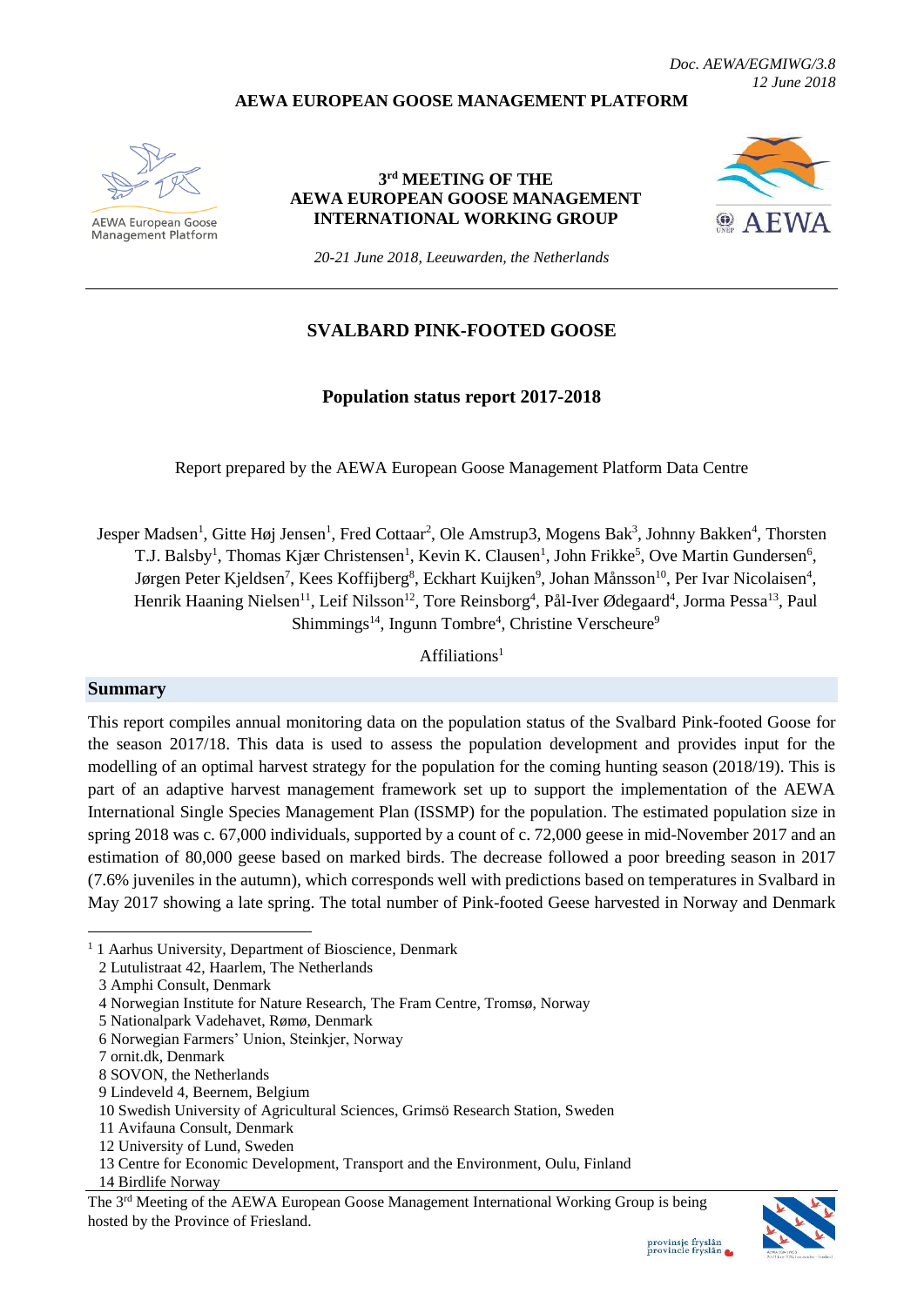in the 2017/18 hunting season was c. 11,388, which is lower than in the preceding season and despite an opening of shooting in Denmark in January 2018. The breeding output in 2018 is predicted to be high due to record warm conditions in Svalbard in May. Trends in indicators of the agricultural damage caused by Pinkfooted Geese in the Range States have been reported. In Norway, subsidies paid to farmers have increased, which is in accordance with increasing goose numbers in spring when damage occurs. In Belgium compensation paid for damage has remained stable, which is in accordance with overall stable wintering goose numbers. In the Netherlands compensation payments have been stable, but the national numbers of wintering Pink-footed Geese have declined.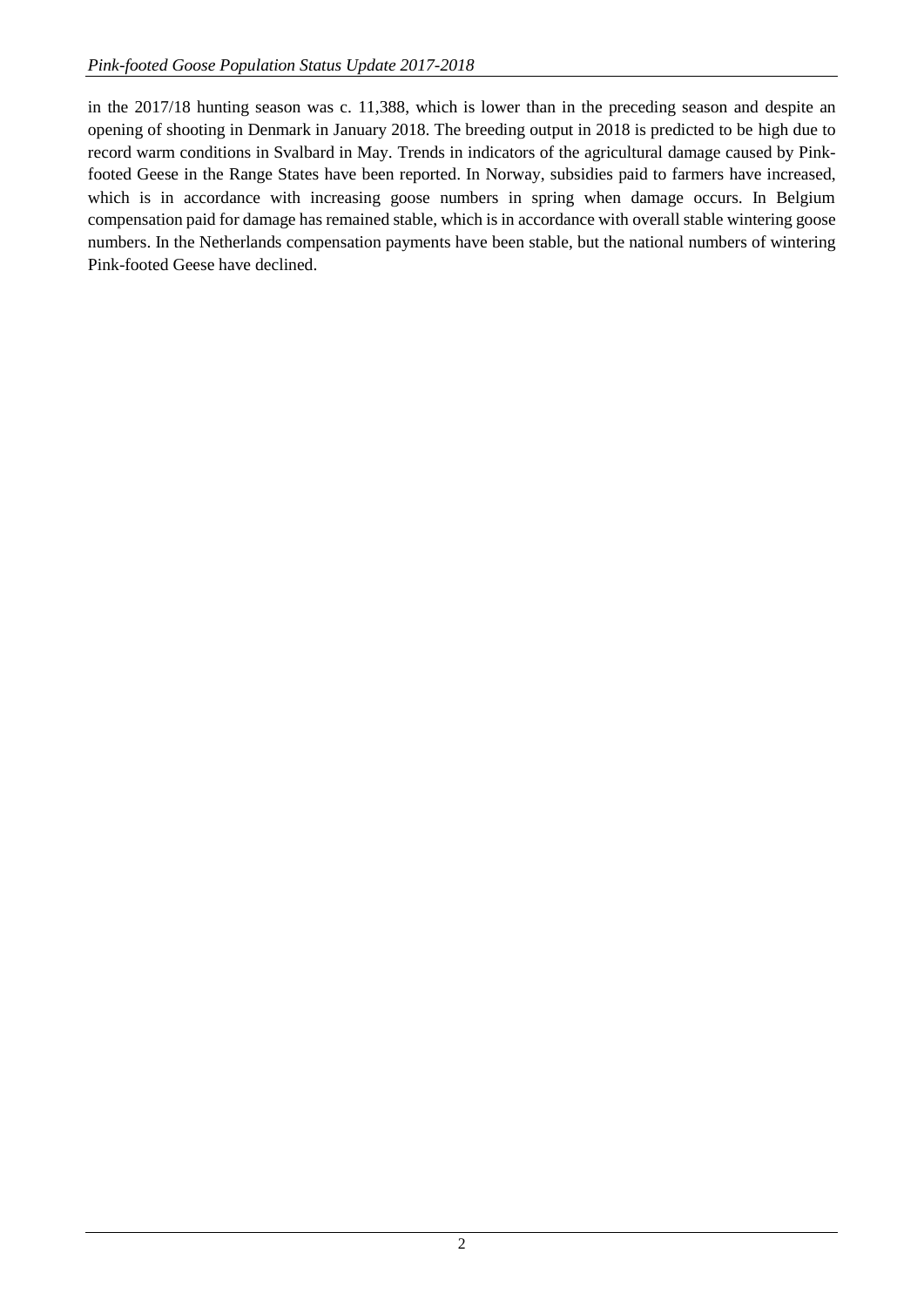# **1 – Aim**

The aim of this report is to compile annual monitoring data on the population status of the Svalbard Pinkfooted Goose for the season 2017/18. This data is used to assess the population development and provide input data for the modelling of an optimal harvest strategy for the population for the coming hunting season (2018/19). This is part of an adaptive harvest management framework set up to support the implementation of the ISSMP for the population (Madsen et al., 2017; Madsen and Williams, 2012). Data from the previous seasons 2012/13-2016/17 have been published in separate annual reports. Previous reports and further information about the ISSMP process will be found on the website http://egmp.aewa.info. For the first time, in this report we also report on the trend in survival of the population as well as status and trends in indicators of other than population related objectives of the ISSMP, namely subsidies/compensation paid for coping with agricultural damage caused by Pink-footed Geese in the Range States and the rate of crippling due to wounding from shooting with shotguns.

We thank the national volunteer networks who contributed with counts, the Danish hunters providing wings of shot birds, the Danish Environmental Protection Agency and Statistics Norway for supplying preliminary hunting bag statistics and Vlaamse Overheid, Agentschap Natuur & Bos in Belgium, Faunafund in the Netherlands and the County Governors of Trøndelag and Nordland in Norway for supplying data on subsidies/compensation schemes.

### **2 – Population estimate 2017/18**

Internationally coordinated population counts were performed on 19 November 2017 and 5 May 2018. Counts were coordinated as closely as possible to these dates. Flocks were either counted when they were leaving roost sites in the morning, arriving at roost sites in the evening, or alternatively on fields. The main known sites were covered by a network of trained observers who coordinated the coverage and timing of counts. Additional information was retrieved from internet reporting portals, where birdwatchers had reported flocks in areas outside the main areas (http:/artsobservasjoner.no/fugler; https://www.artportalen.se/; http://dofbasen.dk; https://www.tiira.fi/). Count data from Germany is not available, but numbers present were likely to be very low.

The mid-November population count was performed in Norway, Sweden, Denmark, the Netherlands and Belgium, and gave a population estimate of 72,000 geese (rounded up to nearest 1,000). During this time of the year a large proportion of the birds was concentrated in Jutland, Denmark (c. 75%), but relative high numbers were also found in Belgium (c. 15%) and in the Netherlands (c. 8%) (Table 1; Fig. 1a). The rest was scattered around in Sweden and Norway. Large numbers of geese (approximately 10,000) had abandoned Norway just few days prior to the count date due to a cold spell.

The May count was performed in Norway, Sweden, Finland and Denmark, and gave a population estimate of 67,000 geese. In May the majority of geese was located in Norway (c. 90%), but with record high numbers in Finland (c. 6%) (Table 1; Fig. 1b). Only few birds were left in Denmark and Sweden.

The autumn estimate of c. 72,000 geese is used as the estimate for the 2017/18 season (Table 1; Fig. 2).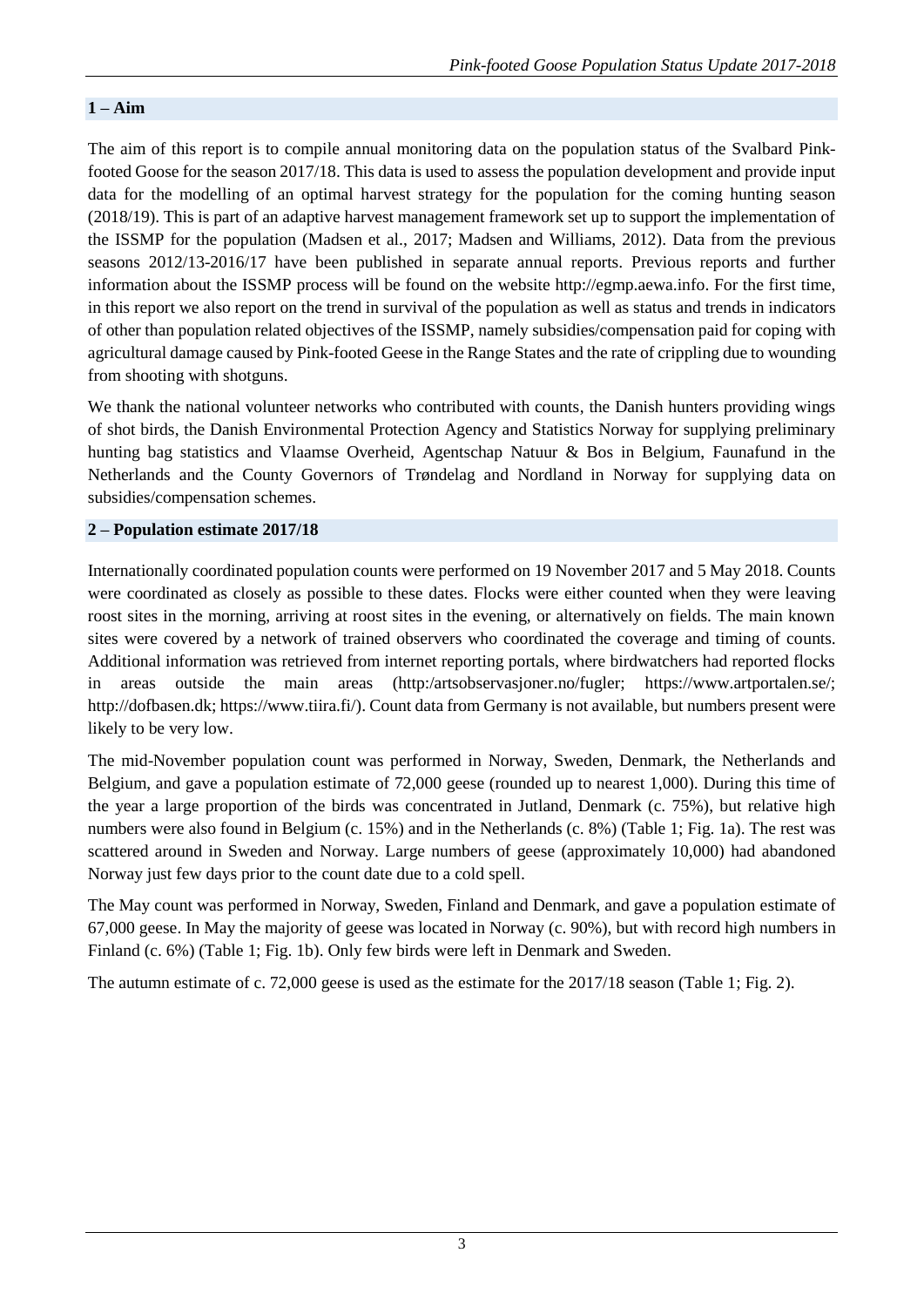|                                  |               |                            | <b>Numbers</b>           |  |  |  |  |
|----------------------------------|---------------|----------------------------|--------------------------|--|--|--|--|
| <b>Country</b>                   | <b>Region</b> | <b>18-19 November 2017</b> | 5-6 May 2018             |  |  |  |  |
| <b>Norway</b>                    | Trøndelag     | 15                         | 60,436                   |  |  |  |  |
|                                  | Vesterålen    |                            | 598                      |  |  |  |  |
|                                  | South-Norway  |                            | 867                      |  |  |  |  |
|                                  | North-Norway  |                            | $\overline{2}$           |  |  |  |  |
| <b>Denmark</b><br><b>Finland</b> | Jutland       | 54,027                     | 115                      |  |  |  |  |
|                                  | Lolland       | 167                        | $\boldsymbol{0}$         |  |  |  |  |
|                                  | Oulu region   | $\overline{\phantom{a}}$   | 4,220                    |  |  |  |  |
|                                  | Elsewhere     |                            | 85                       |  |  |  |  |
| <b>Sweden</b>                    | Various sites | 489                        | 225                      |  |  |  |  |
| <b>Germany</b>                   |               | <b>NA</b>                  | $\overline{\phantom{0}}$ |  |  |  |  |
| <b>The Netherlands</b>           |               | 5,535                      | $\overline{\phantom{a}}$ |  |  |  |  |
| <b>Belgium</b>                   | Flanders      | 11,419                     |                          |  |  |  |  |
| <b>TOTAL</b>                     |               | 71,651                     | 66,548                   |  |  |  |  |

*Table 1. Results of synchronized counts of Pink-footed Geese in autumn 2017 and spring 2018*

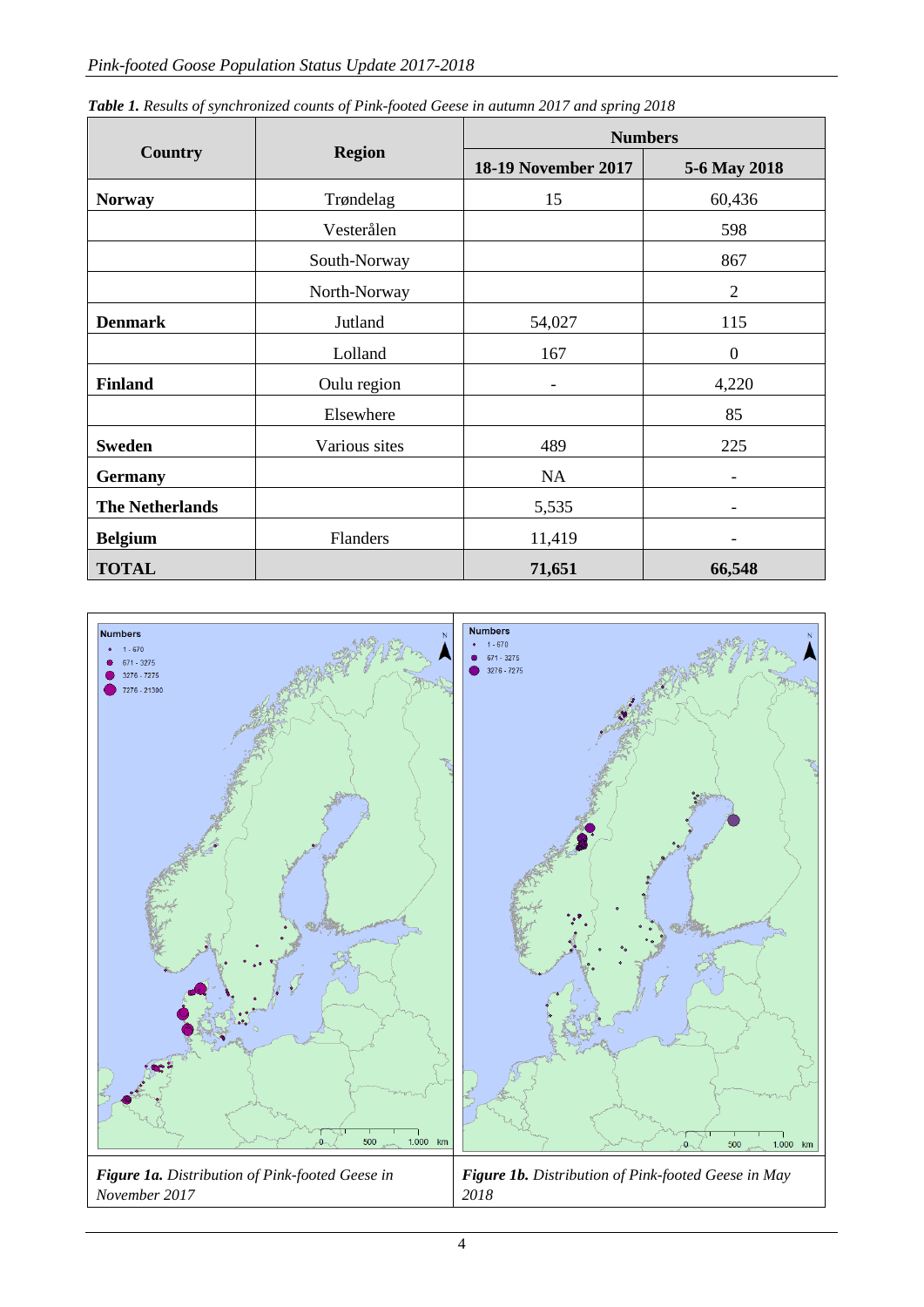

*Figure 2. Development of the size of the Svalbard population of the Pink-footed Goose, 1965/66-2017/18.* Green squares show years where November counts have been replaced by counts in the following spring.

To obtain an alternative estimate of total population size of Pink-footed Geese, we used a capture-recapture approach (Lincoln index) on sightings of geese marked with neck collars in Denmark, Norway and Svalbard. The estimation is based on the ratio of total geese per marked goose and the total number of marked geese in the population (Sheaffer and Jarvis, 2013). Recordings of marked versus unmarked individuals in flocks were started in 1991 (Ganter and Madsen, 2001). In the first 20 years, recordings were made on relatively few flocks (average number of flocks scanned annually was 28; range 1-153); since 2012, the recordings have been intensified to increase the sample size (average number of flocks scanned was 320, range 287-383). For each year during 1991-2018 we estimated a mean ratio of marked to unmarked geese for all flocks >100 individuals recorded autumn and spring in Denmark and the Netherlands. In 2017/18, only data from Denmark (October-November 2017 and March-April 2018) has been used because so few geese staged in the Netherlands. The number of neckbanded geese alive was estimated based on the number of marked geese seen at least twice in an observation window covering mid-March to mid-May (corresponding to a period with coordinated observation efforts), corrected for the detection rate of marked birds alive. Ringing and re-sighting data was extracted from [www.geese.org,](http://www.geese.org/) where observers add their registrations. Detection rate was estimated using the program MARK (White and Burnham, 1999). As the detection rate of the previous year in a time series is not estimable, we assumed the detection rate and the variance for the most recent year to be identical to the previous year, as the variation between subsequent years has been moderate. The total population size was estimated as the number of marked geese alive divided with the corrected estimate of the ratio. The confidence limits were estimated based on the variance estimate for the population.

The estimated population size was 79,900 individuals  $(\pm 12,671,95\%$  CL) in May 2018. As shown in Fig. 3, there has been a relatively good accordance between the population counts and the Lincoln index estimate in recent years.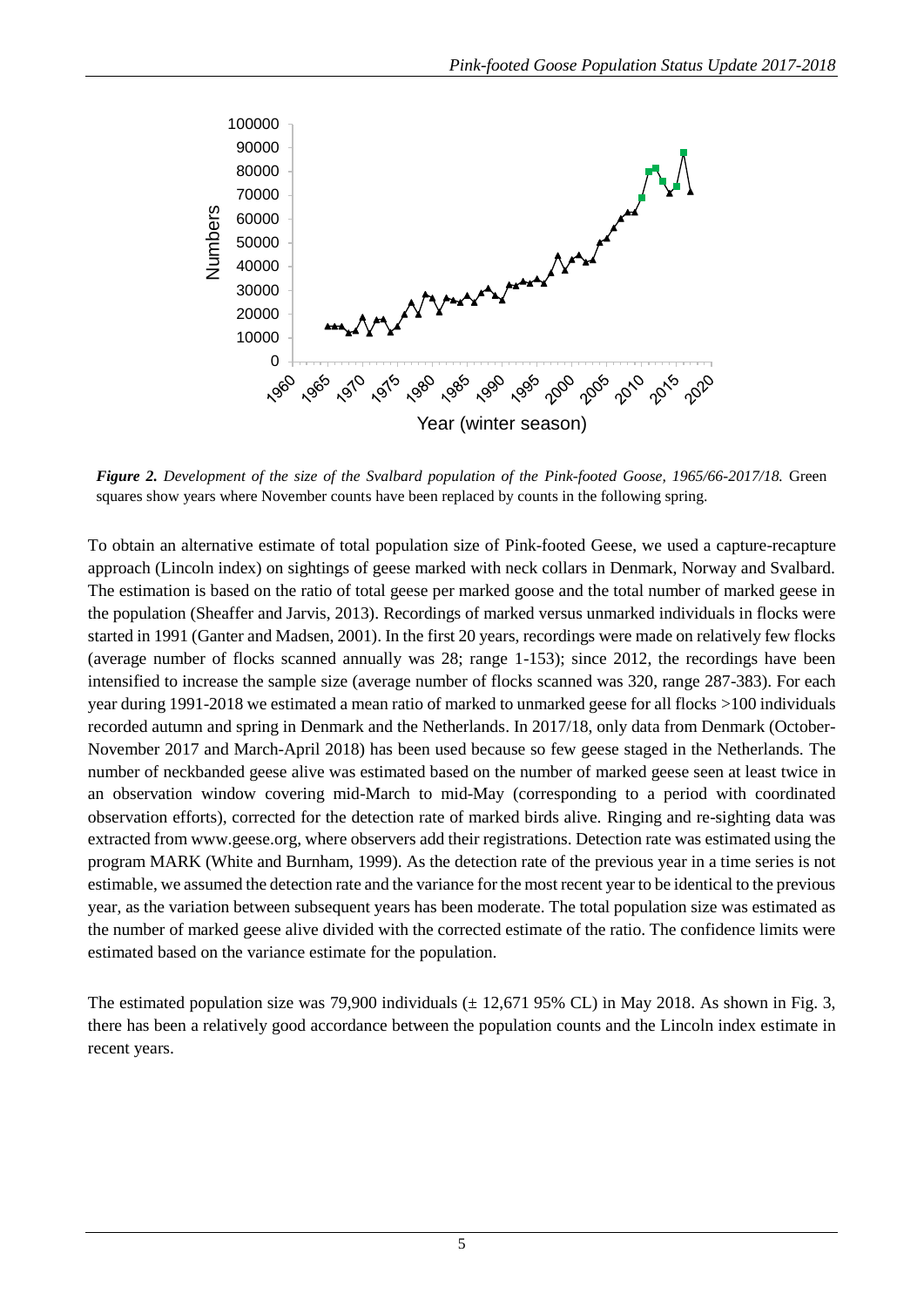

*Figure 3. Comparison of population estimates based on surveys and marked individuals (average ± 95% CL).* During 1991-2011, the number of goose flocks scanned for marked/unmarked birds was relatively low, but since 2012 it has increased, which is the reason for the decrease in variance. In years with fewer than 10 flocks scanned (1998, 2010), estimates have not been shown.

# **3 - Productivity**

Age counts, i.e. recording of the proportion of juvenile birds in random flocks during autumn, were performed in Trøndelag, Norway, NW and W Jutland, Denmark, Friesland, the Netherlands and Flanders, Belgium, on 13 October and 4 November 2017. In contrast to previous years, the proportion of juveniles increased from the north to the south. The weighed estimate of 7.6% is below the long-term average for the population (14.3%) (Table 2; Fig. 4). The low breeding output is in line with the predictions made on basis of weather conditions in Svalbard (May temperatures 2017); hence, 2017 was a late season (see J. Madsen et al., 2017 and Fig. 9).

|                                 | No.<br><b>Juvs</b> | No.<br><b>Adults</b> | <b>Total</b><br>sample | $\frac{0}{0}$<br>juv | <b>Population</b><br>late Oct per<br>region | <b>Estimated no</b><br>juvs per<br>region |
|---------------------------------|--------------------|----------------------|------------------------|----------------------|---------------------------------------------|-------------------------------------------|
| <b>Trøndelag, Norway</b>        | 210                | 3,741                | 3,951                  | 5.3                  | 10,000                                      | 532                                       |
| <b>Jutland, Denmark</b>         | 1,265              | 16,315               | 17,580                 | 7.2                  | 53,000                                      | 3,814                                     |
| <b>Friesland, Netherlands</b>   | 359                | 2,590                | 2,949                  | 12.2                 | 4,000                                       | 487                                       |
| <b>Flanders, Belgium</b>        | 525                | 3,537                | 4,062                  | 12.9                 | 5,000                                       | 646                                       |
| <b>Total</b>                    | 2,359              | 26,183               | 28,542                 |                      | 72,000                                      | 5,478                                     |
| Weighed proportion of juveniles |                    |                      |                        |                      |                                             | 7.6                                       |

*Table 2. Age counts in autumn 2017 and a weighed estimate for the entire population, based on the age counts and numbers in each region in mid-November (see Table 1).* The approximate number of geese per region in late October (when the age counts are performed) is judged from surveys in the various countries.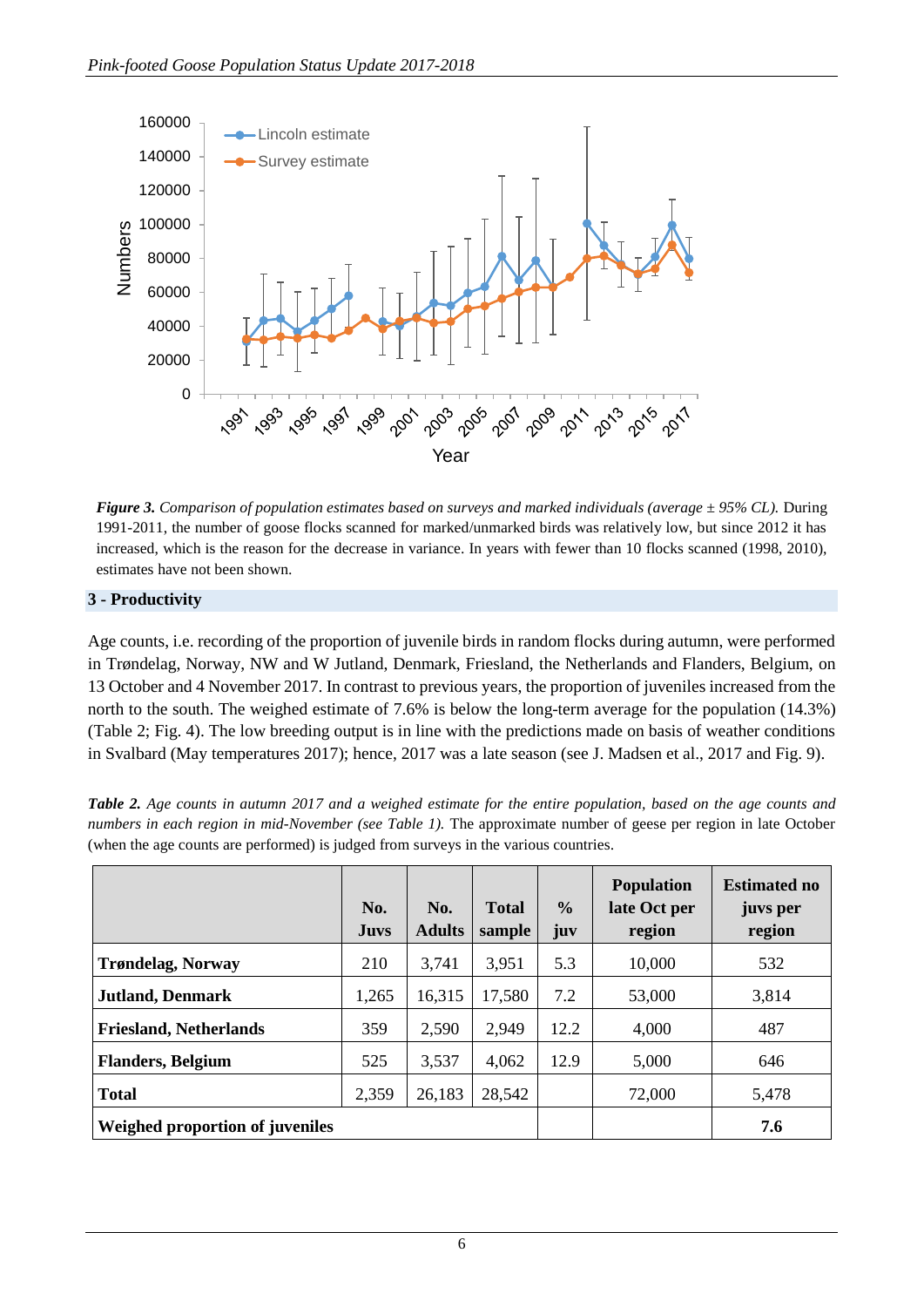

*Figure 4. Proportion of juveniles in the autumn population of the Svalbard Pink-footed Goose, 1980-2017*

# **4 – Survival**

Annual survival was estimated using the program MARK (White and Burnham, 1999), based on dead recoveries and encounter histories (Joint Live and Dead Encounters) of all Pink-footed Geese ringed with neck collars during 1990-2018. Ringing and re-sighting data was extracted from www.geese.org and dead recoveries were supplied by the ringing offices in Denmark and Norway. Encounter histories were based on an observation window from 23 March to 22 May, and because neck-collared individuals are generally seen several times during this period, only birds with at least two sightings within the observation window were included as positive observations. This ensured that the influence of re-sighting errors were kept to an absolute minimum. Using MARK a number of models was fitted with various constraints on survival, re-sighting probability and recovery probability. These models were evaluated using AIC (Burnham and Anderson, 2002), and estimates of annual survival from the best performing model used.

The survival estimates are updated each year, and subject to minor changes due to continuous reporting of resightings. Overall, adult survival has decreased during the last two decades. Based on the newest update, the adult survival estimate was 0.73 in 2016-2017 (Fig. 5).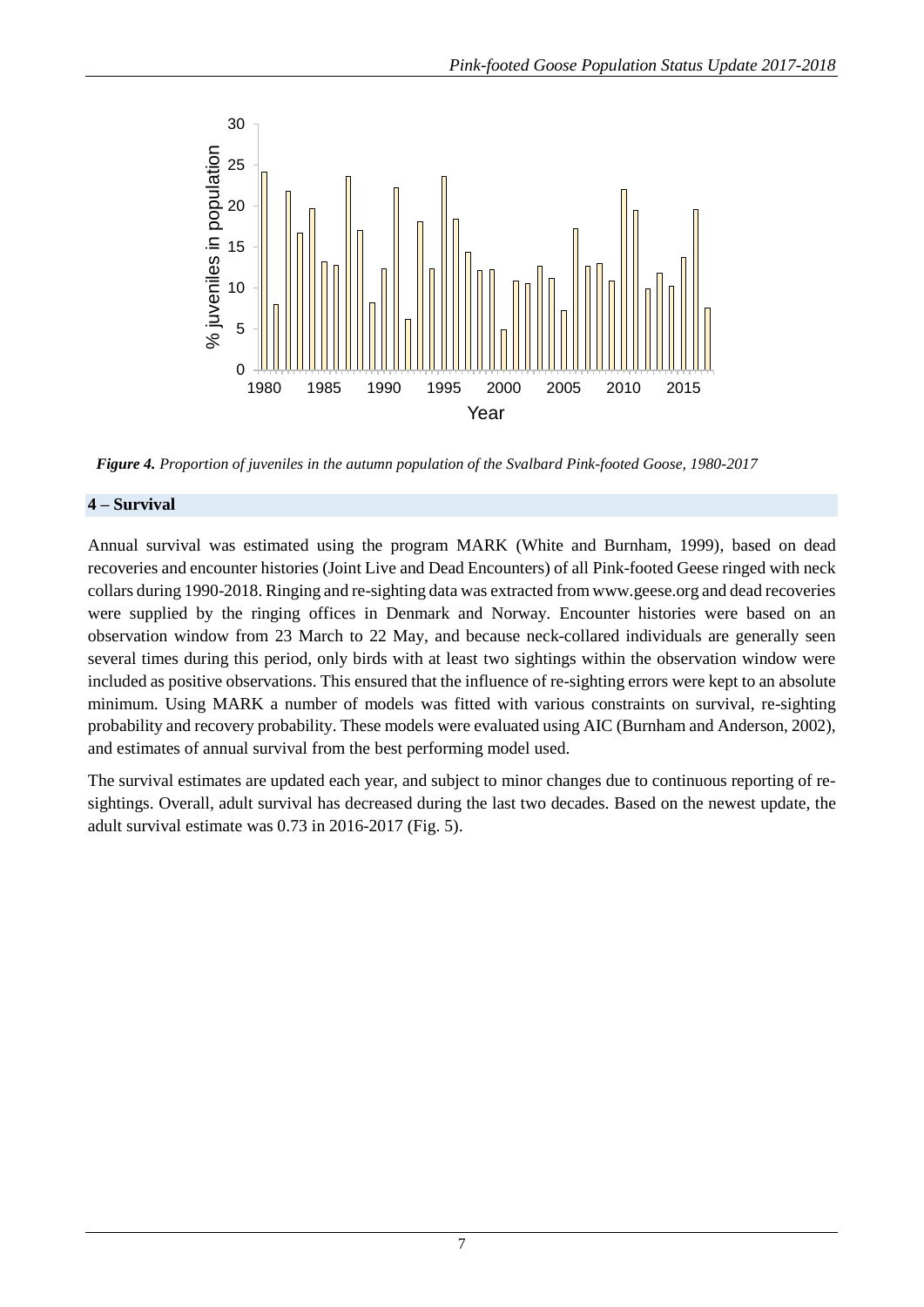

*Figure 5. Adult survival estimates of the Svalbard Pink-footed Goose, 1990/91-2016/17*

## **5 – Harvest in Norway and Denmark 2017/18**

**.** 

Following the optimal harvest strategy for the hunting season 2017/2018 (Johnson and Madsen, 2017) the International Working Group for the ISSMP recommended to increase the harvest of Pink-footed Geese (from 25,000 in 2016/17 to 36,000 in 2017/18) in order to reduce the population towards the 60,000 target (Madsen and Williams, 2012). In consequence, in Denmark, the hunting season continued to include January, as in the previous hunting season. In Norway, the attempt to improve the organization of goose hunting continued.

Data on hunting bags from Norway has been supplied by Statistics Norway (www.ssb.no) (communicated via the Norwegian Environment Agency). Hunting bags from Denmark have been derived from the National Hunting Bag Statistics (Danish Environmental Protection Agency; Aarhus University) (http://bios.au.dk/videnudveksling/til-jagt-og-vildtinteresserede/vildtudbytte). In both Norway and Denmark, reporting the harvest is mandatory, and hunters report their bags online. However, since not all hunters in Norway and Denmark may yet have reported their hunting bags (as of 29 May 2018), the data for 2017/18 is still preliminary (Table 3). For Denmark, the proportion of hunters having reported their bag by May is c. 90%; however, it is highly likely that the remaining 10% of hunters are not representative, but shoot little. Therefore, the harvest has not been corrected for lacking response.

In Norway, a total of 1,731 Pink-footed geese were reported shot, mainly from Nord-Trøndelag (1449). This is lower than in previous years (Table 3, Fig. 6), but in line with observations from Nord-Trøndelag, where geese were only observed for a relatively short period, i.e., geese arriving late and staging for a short time, mass-departing due to a cold spell in the middle of November. This is also evident from the population count from mid-November, which shows that more or less all geese had left Nord-Trøndelag by this time (only 15 left by mid-November), compared to last year when c. 8,600 (c. 10% of the population) still remained.

The numbers of Pink-footed Geese reported shot in Denmark was 9,657 (Table 3, Fig. 6). This is lower than in previous years when January shooting was also allowed (2014/2015 and 2016/2017) (Table 3), but comparable to years when January shooting was not allowed. During the last two years when January shooting was allowed, approximately 40%<sup>2</sup> of the Danish harvest was taken in January. However, in January 2018 only

<sup>2</sup> Estimated based on wing collection (Fig. 7) and recoveries of ringed geese reported shot (Fig. 8).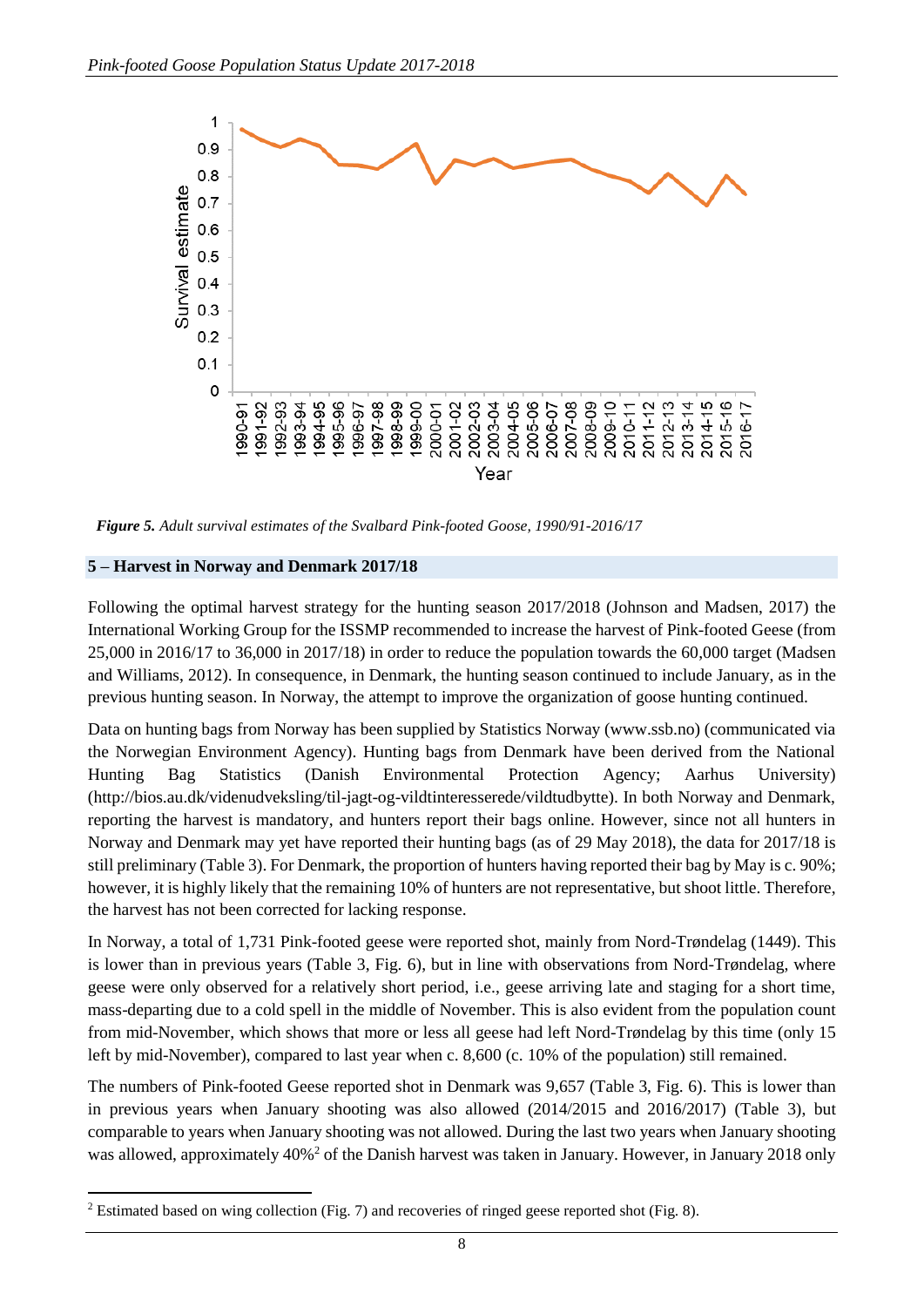approximately 16%<sup>1</sup> was shot in January. This seasonal distribution is seen in both the reporting of wings by hunters and the recoveries of ringed geese reported as shot (Figs. 7 and 8) (Madsen et al. 2017).

In total, the preliminary number of harvested geese was 11,388 (Table 3, Fig. 6). For exact numbers shot in previous years, final data from Statistics Norway (www.ssb.no) and Aarhus University, Denmark (http://fauna.au.dk/) should be used.

*Table 3. Hunting bags of Pink-footed Geese in Norway and Denmark, hunting seasons 2012/13-2017/18 (preliminary numbers).* Birds killed by derogation shooting are not included in the bag data.

| Country        | 2012/13 | 2013/14 | 2014/15 | 2015/16 | 2016/17 | 2017/18 |
|----------------|---------|---------|---------|---------|---------|---------|
| <b>Norway</b>  | 2,169   | 1,819   | 1,594   | 2,460   | 2,808   | 1,731   |
| <b>Denmark</b> | 8,580   | 9,262   | 13,200  | 8,761   | 13,335  | 9,657   |
| <b>TOTAL</b>   | 10,749  | 1,081   | 14,794  | 11,221  | 16,143  | 11,388  |



*Figure 6. Development in the harvest of Pink-footed Geese in Norway and Denmark, 1990/91-2017/18. Harvest data for* Norway was available from 1992 onwards. Grey line shows development of the size of the Svalbard population of the Pink-footed Goose in the corresponding years.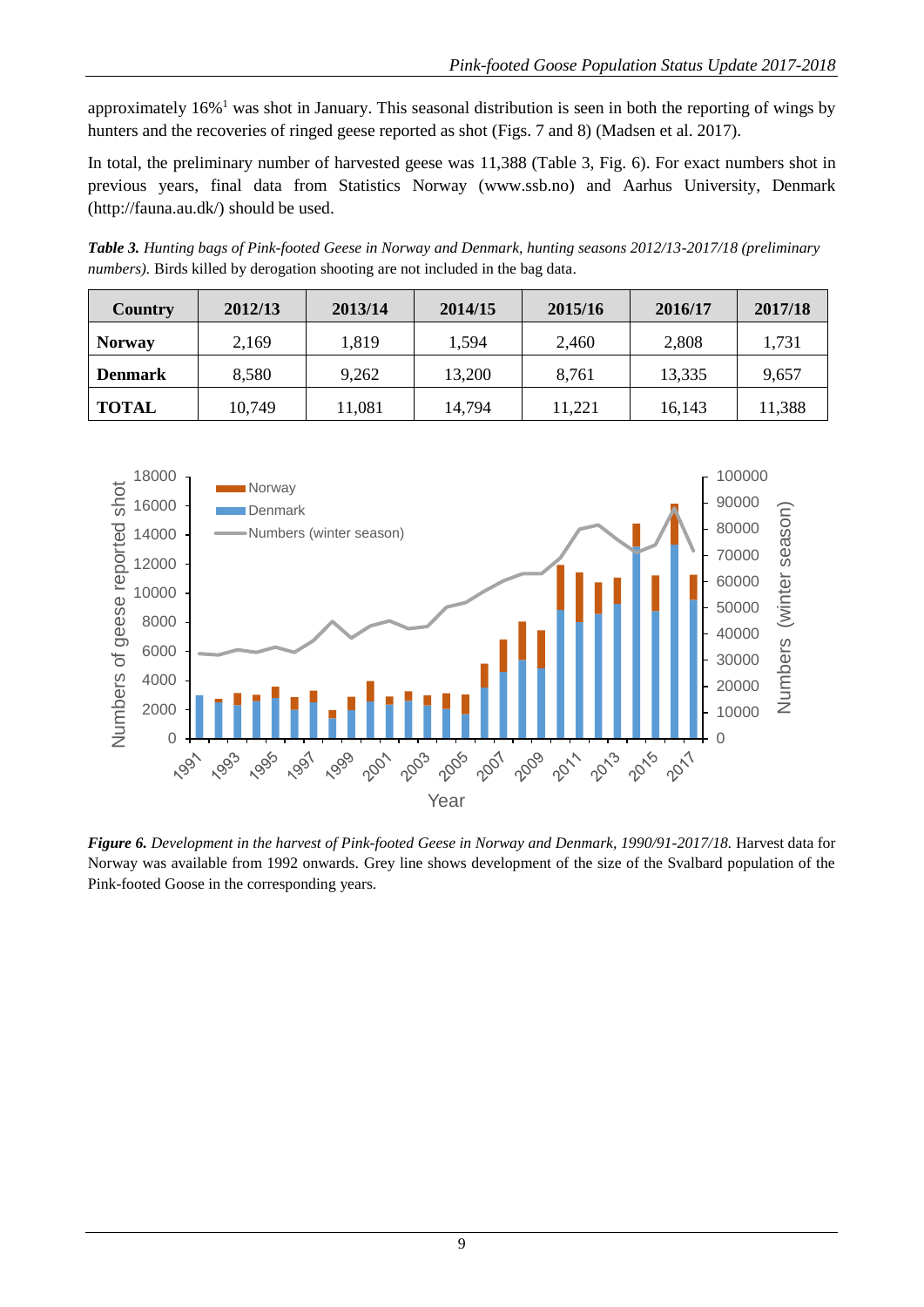

*Figure 7. Number of wings of Pink-footed Geese (Ntotal=247; NOct-18 Nov =72) collected from hunters in Denmark in the 2017/18 hunting season, divided into half-monthly intervals.*



*Figure 8. Number of marked Pink-footed Geese recorded as shot in the 2017/18 hunting season in Denmark and Norway*

## **5 - Crippling**

Status and trend of crippling of Pink-footed Geese caused by shotgun shooting has been given by Clausen et al. (2017). On 28 April 2018, 12 Pink-footed Geese were caught by canon-nets and X-rayed at Tyrnävä, near Oulu, Finland. No geese (10 adults and two juveniles) carried shotgun pellets in their tissues. However, the sample is too small for statistical treatment and comparison with previous years.

## **6 – Spring weather conditions in Svalbard 2018**

For the modelling of optimal harvest strategy for the hunting season 2018/19, we use the weather conditions in May in Svalbard as a predictor of the production of young (Jensen et al., 2014). The mean daily temperatures are derived from Ny Ålesund and Svalbard Airport meteorological stations (www.yr.no). In May 2018, Ny Ålesund had 28 thaw days and Svalbard Airport had 26 thaw days. For further analysis an average of 27 thaw days will be used, which is well above the long-term average for 1990-2018 (8.8 days), and close to the possible maximum number of thaw days in May (see Fig. 9). Hence, we predict the 2018 breeding success will be high.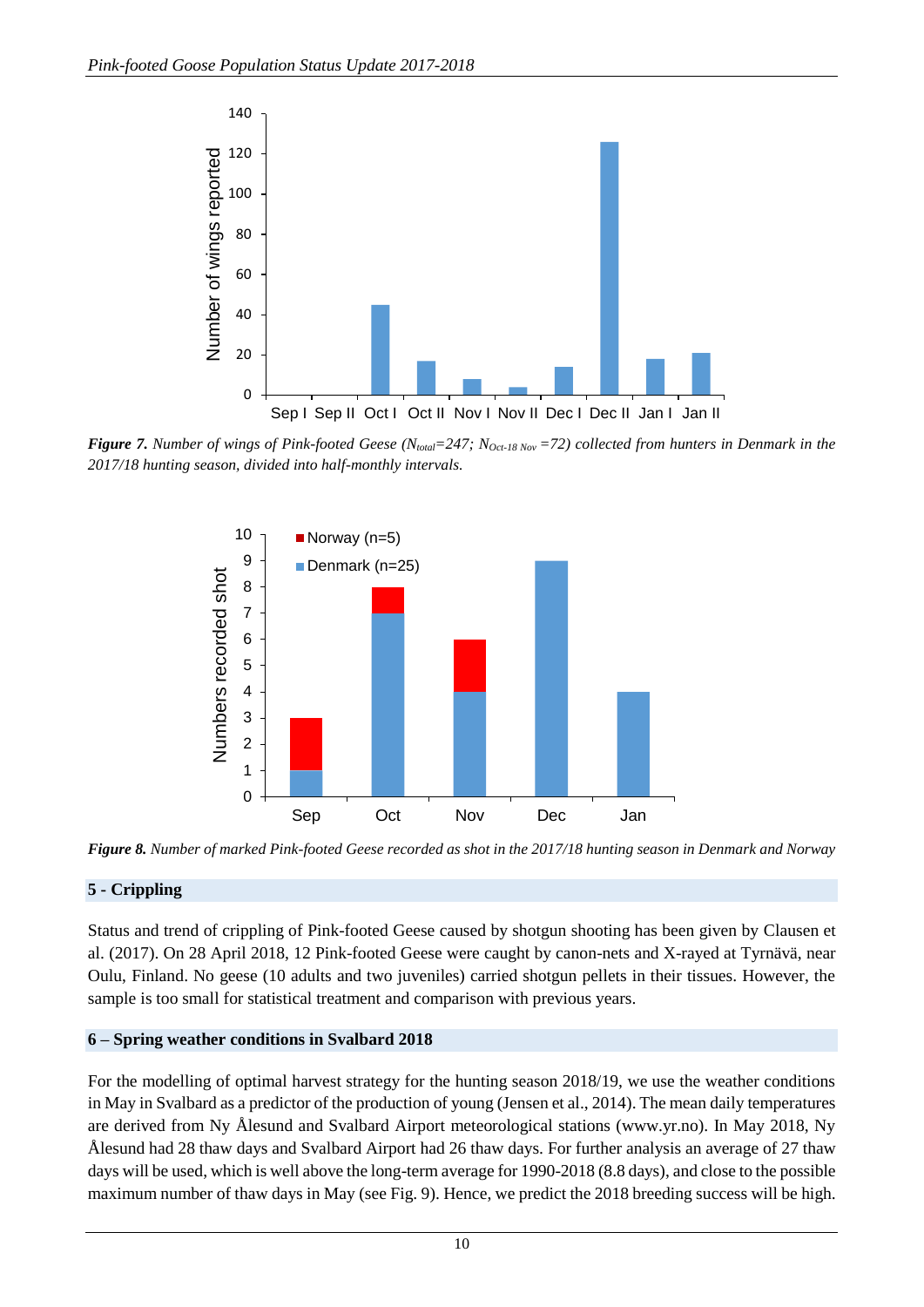The optimal harvest strategy is reported separately (Johnson et al. 2018).



*Figure 9. Number of thaw-days (days with average temperatures above 0<sup>o</sup>C) in May on Svalbard, expressed as an average for Ny Ålesund and Longyearbyen Airport.* (data source: Norwegian Meteorological Institute). Dotted line shows the trend based on a linear regression.

# **7 – Agricultural damage**

Various indicators of agricultural damage related to Pink-footed Geese are reported from Norway, Denmark, the Netherlands and Belgium. In Finland and Sweden, which still hold a small proportion of the population, no damage has been reported. In Norway, the agricultural authorities subsidise farmers for allowing Pinkfooted Geese to forage on their land. The level of subsidy is negotiated nationally each year. In the Netherlands and Belgium, farmers are paid compensation for damage. In Denmark, derogation shooting outside the open hunting season is used to alleviate agricultural damage.

The Norwegian subsidy scheme has been in place since 2006 in Nord-Trøndelag and Nordland (Vesterålen). Nowadays, almost the entire Pink-footed Goose population stages in Nord-Trøndelag in spring, and as the population has increased, so have the subsidy expenditures; from 123,600 EUR in 2006 (split between 46 farms) to a peak number in 2017 of 454,410 EUR (split between 66 farms). Pink-footed Geese have almost stopped using Nordland county as a stopover area due to increasing competition with Barnacle Geese (Eythórsson et al., 2017). Here, the subsidies paid for hosting Pink-footed Geese have decreased from 92,700 EUR in 2006 to 35,047 EUR in 2017. The total subsidies paid for Pink-footed Geese in Norway have increased from 216,300 EUR in 2006 to 489,457 EUR in 2017 (Fig. 10).

Belgium has a compensation scheme in place since 2009 for crop losses due to foraging geese; however species-specific estimations for winter crop damage have only been available since 2013/14. During 2013/14 and 2017/18, the expenditures caused by Pink-footed Geese have varied between 34,171 EUR (2013/14) and 60,180 EUR (2014/15), with a mean of 49,508 EUR (Fig. 10). It should be noted that when mixed flocks of Pink-footed Geese and White-fronted Geese have been reported, the expenditures have been divided by two, which is of course an estimate. Furthermore, in Belgium a farmer always retains some "own risk", hence the expenditures are always slightly lower than the estimated damage cost.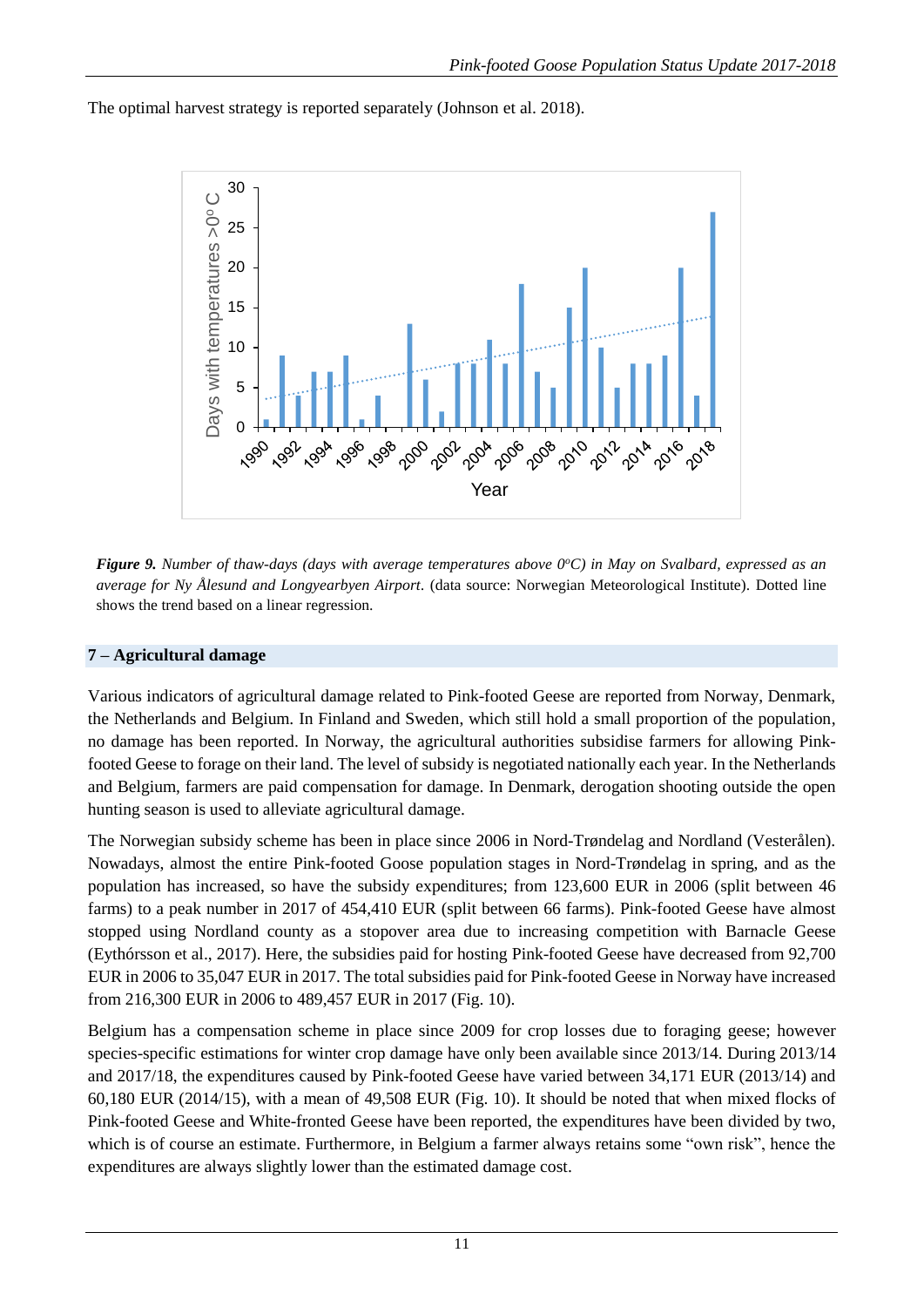In the Netherlands it has been possible for individual farmers to apply for compensation payments since 1977 (Eerden, 1990). At that time the volume of payments was approximately 165,000 EUR (for all goose species). In 2005/06 the national goose management policy was changed following ban of goose hunting and escalating costs. Key to this new approach was the replacement of direct damage reimbursement with fixed<sup>3</sup> 'accommodation payments' per hectare in specifically designated goose foraging areas throughout the country (Kwak et al., 2008). From c. 2013/14 the goose management policy has changed again, and the province of Friesland is responsible for the management, which now consist of a mixture of fixed payments and damage payments. From 2005/06 and until now the annual expenditures (payments for damage, excluding fixed payments) for Pink-footed Geese have fluctuated between 20,822 EUR (2015/16) and 89,172 EUR (2009/10), with a mean of 65,285 EUR (Fig. 10). Compensation attributed to Pink-footed Geese comprise <1% of the total amount of goose damage payments in the Netherlands.

In Denmark in 2016 113 Pink-footed Geese were shot under derogation (Table 4; Data: EU derogation report). During 2008-2016, there has been an increase in the numbers shot under derogation.



*Figure 10. Expenditures related to managing agricultural damage caused by Pink-footed Geese in Belgium (Oct/Nov - Jan/Feb; orange), the Netherlands (1 Nov-31 Oct; grey) and Norway (1 Jan – 31 Dec; blue*). (Data sources: Belgium: Vlaamse Overheid, Agentschap Natuur & Bos; the Netherlands: Faunafund; Norway: The County Governor of Trøndelag & Nordland).

*Table 4. Pink-footed Geese shot under derogation in Denmark*

| Country        | 2008 | 2009 | 2010 | 2011 | 2012 | 2013 | 2014 | 2015 | 2016  |
|----------------|------|------|------|------|------|------|------|------|-------|
| <b>Denmark</b> |      |      |      |      |      |      | 454  |      | 1 I J |

## **8 – Discussion**

1

The size of the Svalbard population of Pink-footed Goose declined in 2017-18 compared the season before, which can be attributed to a poor breeding season in 2017 combined with a low survival, which is attributed to a high harvest rate (see Johnson et al. 2018). The decline in population size is somewhat higher than expected; however, count errors and biases which are difficult to account for have to be considered and may affect the estimates. It is encouraging to see that there is a good accordance between the count results and the population estimates based on the marked individuals (Lincoln index), also showing a decline, although Lincoln population estimates are slightly higher that the count estimates.

<sup>3</sup> Fixed payments per hectare cannot be assigned to species level, since accommodation areas are multi-species units. Thus, there are no specific areas for Pink-footed Geese.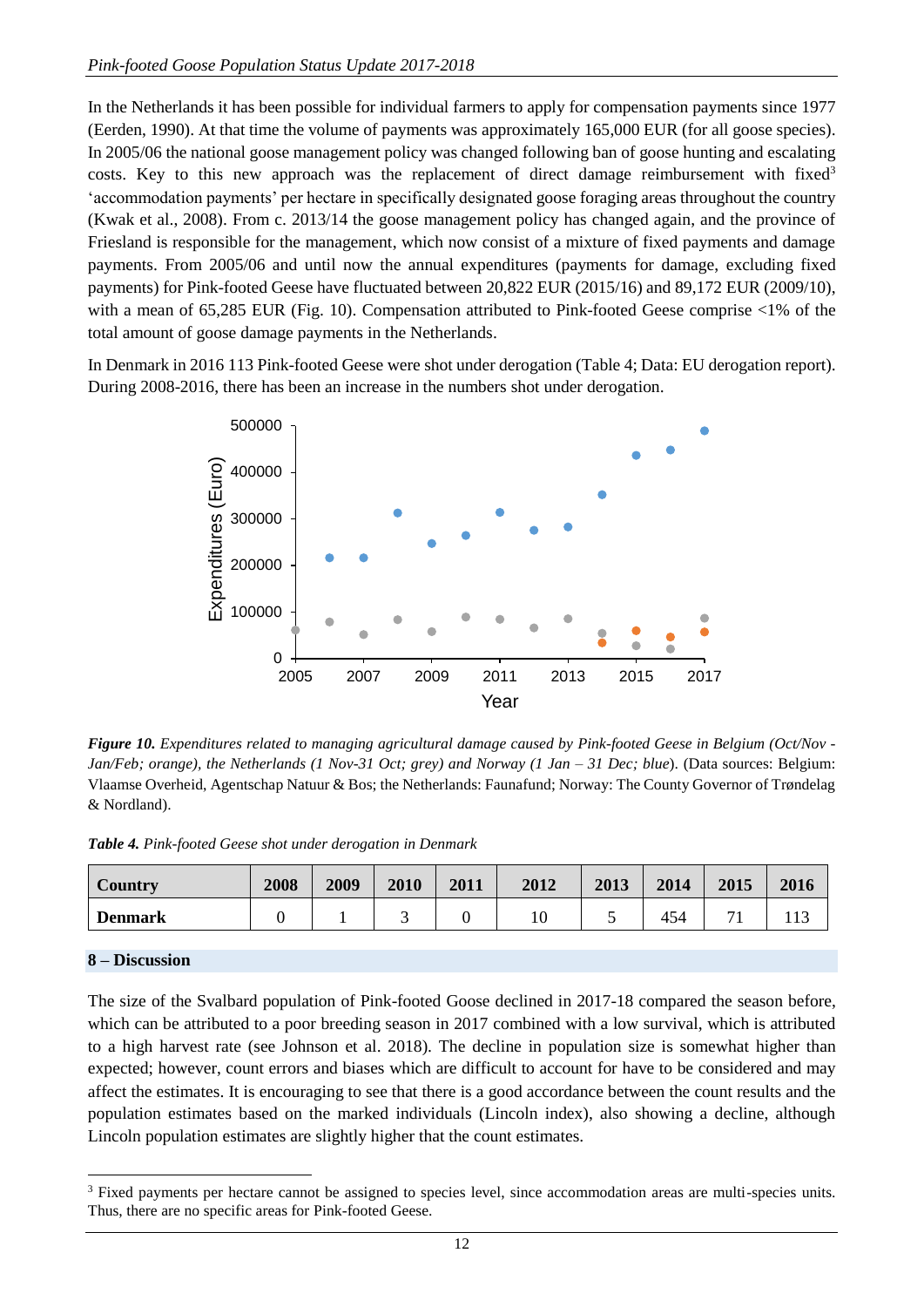In recent years, the number of Pink-footed Geese utilizing the Oulu area in Finland as well as the southern part of Sweden and SE Denmark have been rapidly increasing. It is too early to judge what this new development represents; however, in April 2018 a small group of Pink-footed Geese were caught by canon-nets in the Oulu area and marked with GPS collars to track their further migration and breeding areas (J. Madsen & J. Pessa unpubl. data).

The number of Pink-footed Geese migrating to the Netherlands during autumn has declined in recent years, while geese have been extending their stay in Denmark. The most likely explanation for this rapid change in migration strategy is the recent introduction of maize as a fodder crop in Denmark, which has led to a new highly energetic food resource in the autumn, based on the waste of corn after harvest (Clausen et al., 2018a). In contrast, the number of Pink-footed Geese migrating to Flanders in Belgium has remained more stable, but geese have increasingly shifted from foraging on grassland to waste crops (potatoes, maize) (Kuijken and Verscheure, 2016). In the Netherlands, maize is increasingly used as well (also leading to exploration of new sites), but highest numbers are still feeding on grassland.

The decline in harvest in 2017-18 can be attributed to a combination of factors. First, the proportion of juveniles in the population was low. As juvenile geese are known to be more susceptible to hunting than older birds, the hunting opportunities may have been reduced (Madsen, 2010). Second, the population had declined compared to the year before, which is likely to cause a reduction in total harvest. Third, exceptionally high densities of maize waste was available in the southwestern part of Jutland in the autumn of 2017 (due to a hurricane downing large areas of maize before harvest; Clausen et al., 2018b). This attracted very high numbers of Pinkfooted Geese (see Fig. 1a), and they stayed throughout the winter. This is a region which has not long traditions for goose shooting in the fields and geese can easily avoid shooting because there is a vast number of alternative fields; hence, relatively few geese were shot there.

Given the early spring in Svalbard in 2018, it is predicted that the breeding success will be high and, hence, lead to an increase in the population size in the forthcoming season.

The compilation of indicators of agricultural damage is an ongoing process, to be discussed and evaluated in the coming years. The preliminary data indicate that in Norway and Belgium the national expenditures correlate with the overall national population estimates of Pink-footed Geese. Thus, in Nord-Trøndelag in Norway the population size as well as the subsidy expenditures are increasing, whereas in Belgium the population size and expenditures are relative stable (although Pink-footed Geese increasingly are observed on waste resources where they do not cause damage). In the Netherlands the expenditures have been stable, but the national numbers of Pink-footed Geese are decreasing. There might be several explanations for this discrepancy; possibility of compensation is better known among farmers; increasing interest in claiming goose damage; increasing agricultural (market) prices; changing compensation policy; the appraisers' skills and capabilities to determine the species considered responsible for the damage, and finally the estimate of damage is made before the first cut of grass in April, so damage may be a cumulative effect of several goose species being on a field during winter. Furthermore, the species assignment to damage is still under debate. Regarding the derogation shooting in Denmark, it is premature to draw further conclusions until a more detailed analysis of the underlying data has been performed.

Regarding future needs for additional monitoring, it remains important to track new development of areas used by the Pink-footed Geese. Northern Germany appears to receive increasing numbers of Pink-footed Geese in autumn, and it would be desirable to have systematic contributions from there in the mid November counts. Tracking of Pink-footed Geese by GPS-loggers can assist in detecting new traits in the migration patterns and schedules. Some first catches were made in Oulu in Finland in April 2018, and in August 2018, it is planned to make a major catch during moulting in Svalbard (Netherlands Institute for Ecology, Aarhus University). Furthermore, looking at the reporting by volunteer ornithologists on national online portals gives an important first clue about new developments.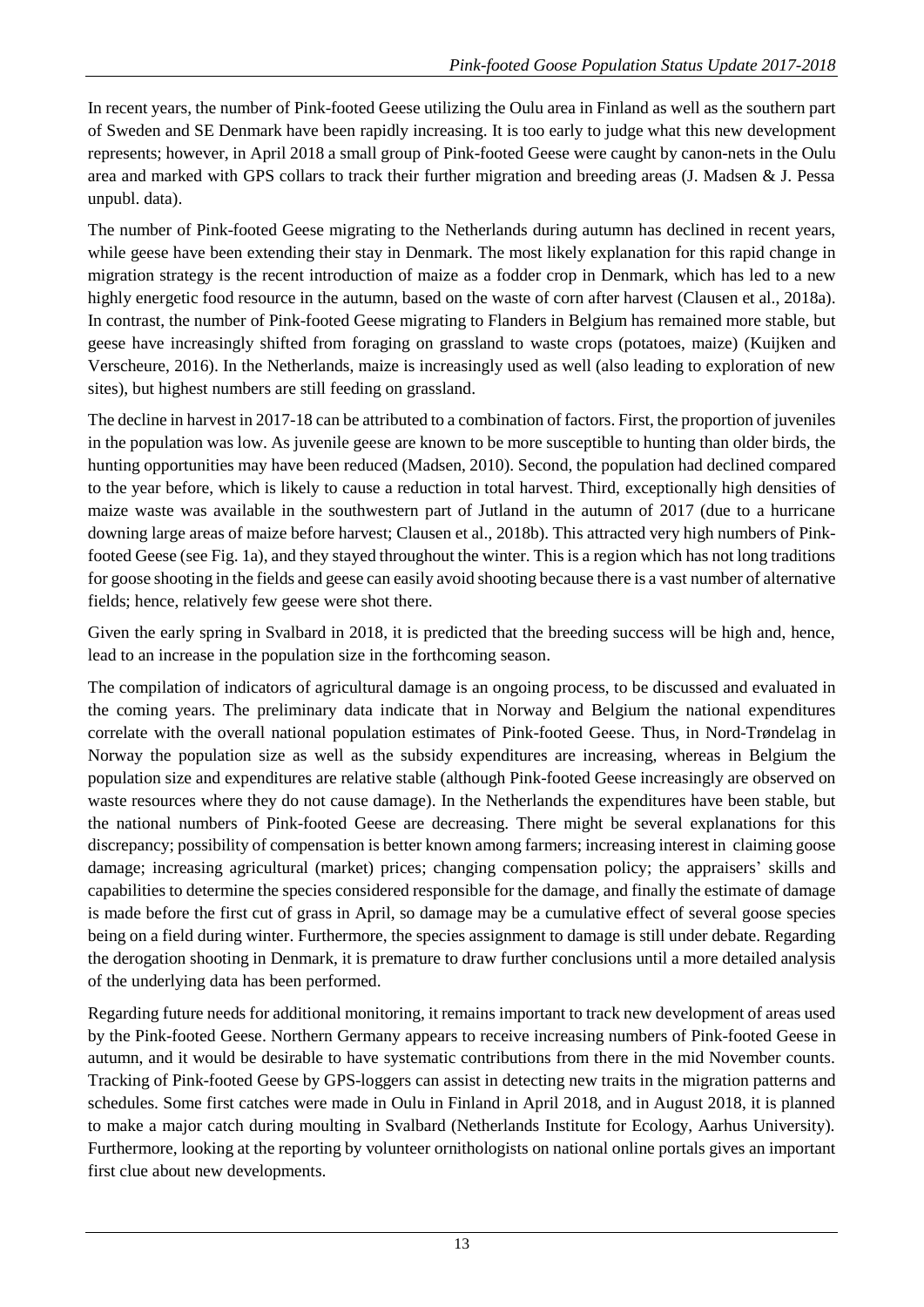#### **9 – References**

- **Burnham, K.P., Anderson, D.R., 2002.** Model selection and multimodel inference: A practical informationtheoretic approach. Springer Science, New York.
- **Clausen, K.K., Holm, T.E., Haugaard, L., Madsen, J., 2017.** Crippling ratio: A novel approach to assess hunting-induced wounding of wild animals. Ecol. Indic. 80, 242–246. doi:10.1016/j.ecolind.2017.05.044.
- **Clausen, K.K., Madsen, J., Cottaar, F., Kuijken, E., Verscheure, C., 2018a.** Highly dynamic wintering strategies in migratory geese: Coping with environmental change. Glob. Chang. Biol. (Early view). doi:10.1111/gcb.14061.
- **Clausen, K.K., Madsen, J., Nolet, B.A., Haugaard, L., 2018b.** Maize stubble as foraging habitat for wintering geese and swans in northern Europe. Agric. Ecosyst. Environ. 259, 72–76. doi:10.1016/j.agee.2018.03.002.
- **Eerden, M.R.V., 1990.** The solution of goose damage problems in The Netherlands, with special reference to compensation schemes. Ibis (Lond. 1859). 132. doi:10.1111/j.1474-919X.1990.tb01043.x.
- **Eythórsson, E., Tombre, I.M., Madsen, J., 2017.** Goose management schemes to resolve conflicts with agriculture: Theory, practice and effects. Ambio 46, 231–240. doi:10.1007/s13280-016-0884-4.
- Ganter, B., Madsen, J., 2001. An examination of methods to estimate population size in wintering geese. Bird Study 48, 90–101.
- **Jensen, G.H., Madsen, J., Johnson, F.A., Tamstorf, M.P., 2014.** Snow conditions as an estimator of the breeding output in high-Arctic pink-footed geese Anser brachyrhynchus. Polar Biol. 37, 1–14. doi:10.1007/s00300-013-1404-7.
- **Johnson, F.A., Madsen, J., 2017.** Adaptive Harvest Management for the Svalbard Population of Pink‐Footed Geese - 2017 Progress Summary. Cooperator Report AEWA European Goose Management International Working Group.
- **Johnson, F.A., Jensen, G.H., Clausen, K.K., Madsen, J., 2018.** Svalbard Population of Pink‐Footed Geese - Adaptive harvest management for 2018. Prepared by the AEWA European Goose Management Platform Data Centre.
- **Kuijken, E., Verscheure, C., 2016.** Wintering Pink-footed Geese Anser brachyrhynchus in the coastal polders of Flanders (Belgium) during 2015/2016: Persistent trends in habitat use. Goose Bull. 21, 6–11.
- **Kwak, R., van der Jeugd, H.P., Ebbinge, B.S., 2008.** The new Dutch policy to accommodate wintering waterfowl. Vogelwelt 129, 134–140.
- **Madsen, J., 2010.** Age bias in the bag of pink-footed geese Anser brachyrhynchus: Influence of flocking behaviour on vulnerability. Eur. J. Wildl. Res. 56, 577–582. doi:DOI 10.1007/s10344-009-0349-1.
- **Madsen, J., Jensen, G.H., Cottaar, F., Amstrup, O., Asferg, T., Bak, M., Bakken, J., Balsby, T., Christensen, T.K., Clausen, K.K., Frikke, J., Gundersen, O.M., Günther, K., Kjeldsen, J.P., Koffijberg, K., Kruckenberg, H., Kuijken, E., Månsson, J., Nicolaisen, P.I., Nielsen, H.H., Nilsson, L., Reinsborg, T., Pessa, J., Shimmings, P., Tombre, I., Verscheure, C., 2017.** Svalbard Pink-footed Goose. Population Status Report 2016-17. Aarhus University, DCE – Danish Centre for Environment and Energy, 14 pp. Technical Report from DCE – Danish Centre for Environment and Energy No. 82.
- **Madsen, J., Williams, J.H., 2012.** International species management plan for the Svalbard population of the pink-footed goose Anser brachyrhynchus. AWEA Technol. Rep. No. 48. African-Eurasian Waterbird Agreement, Bonn, Germany. Bonn, Germany.